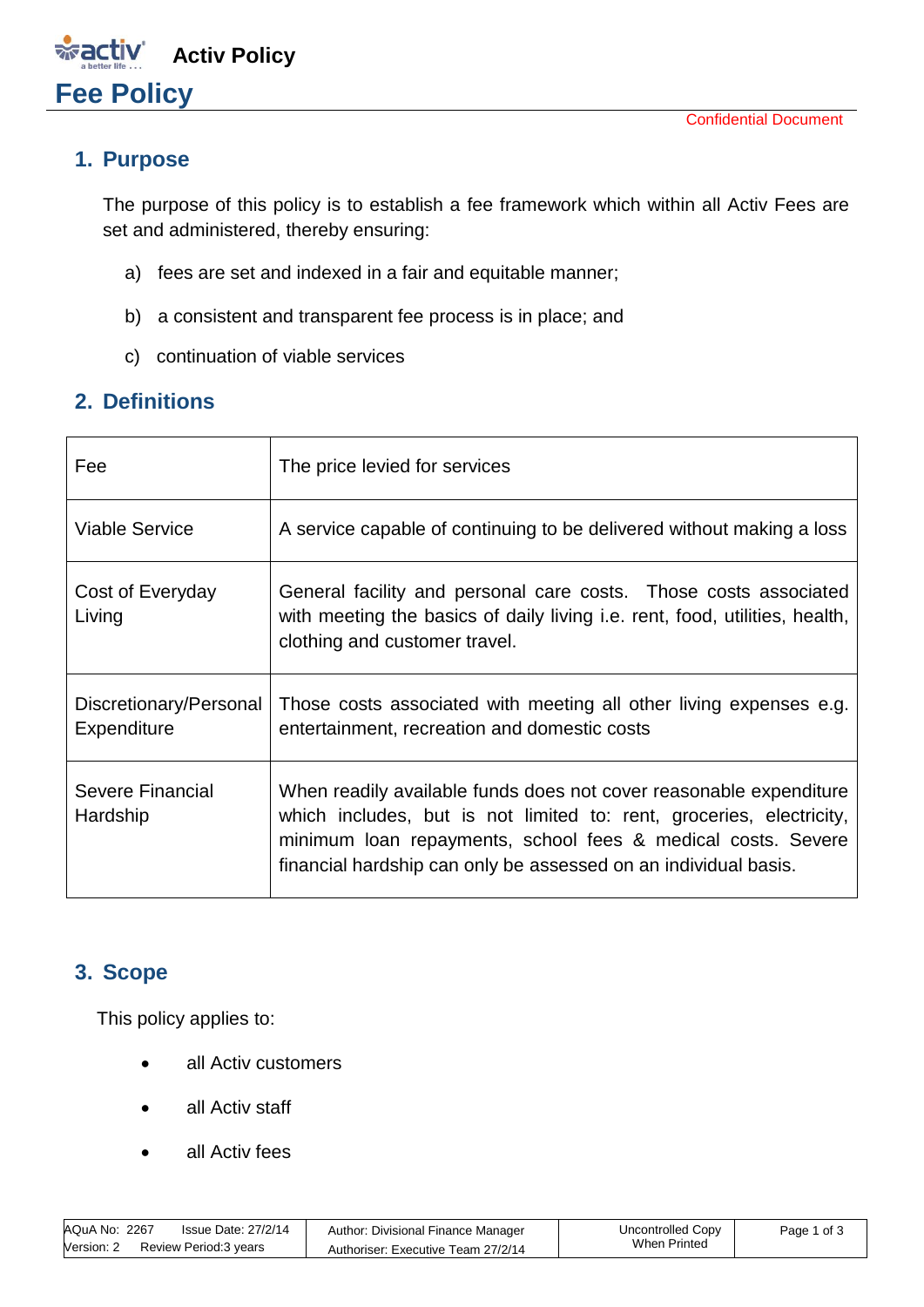

### **4. Policy Statement**

4.1 Activ Foundation is committed to provide services for people living with disability. The Foundation believes that as citizens, people with disabilities are responsible to meet their own costs of everyday living comparable with other members of the community.

In order to continue to be a strong, diversified and sustained provider of high quality services, Activ will charge customers a fee for services with limited or no Government Funding.

- 4.2 In relation to fees Activ must;
	- a) assist customers to be aware of and access, when eligible, pensions and allowances aimed at meeting the costs of everyday living and discretionary/personal expenditure including fees
	- b) have a process to consider waiving fees in cases of severe financial hardship
	- c) review and index fees in line with pension and allowance increases published by Centrelink half yearly

#### **5. Performance Standards**

- a) All Activ customers have access to this policy
- b) All Activ staff have access to this policy
- c) Customers should have made available to them a clear and concise fee schedule explaining fees and the obligations of both parties in respect of meeting costs

#### **6. Related Policies and Documents**

- AQuA 2400 Fee Procedure Staff
- AQuA 2401 Fee Schedule
- AQuA 2268 Cancellation Policy